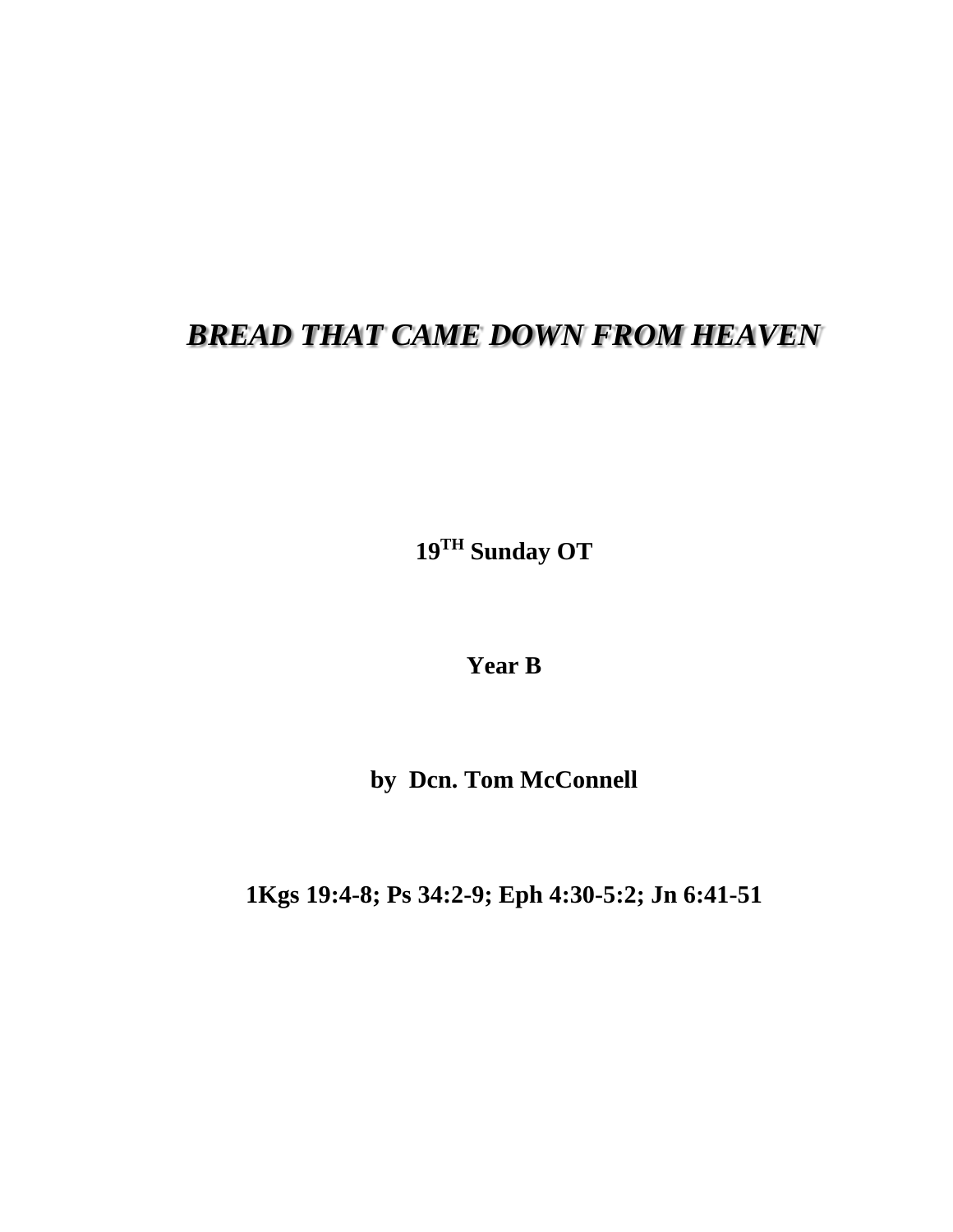**A community of nuns in Paris usually has a priest come in every evening at 4:00pm to celebrate the Eucharist with them. One day the priest fell suddenly ill and asked a visiting African priest to help him out. The African priest showed up at the convent at about 5 minutes 'til 4 and rang the doorbell. Following the prevailing custom in Paris at the time, he was dressed in casual and not in clerics. A nun quickly answered the door thinking that their priest had arrived. She was taken aback when she saw an African face and without giving the visitor a chance to say why he came, she quickly dismissed him thinking that he had come to ask for help. "***Sorry we cannot help you,***" said the nun. "***We are having Mass now. Come back some other time.***"**

**"***Thank you, Sister!***" said the priest. And he turned back and left. A few minutes later, phones were ringing in the rectory. It was the nuns. They said they were still waiting for the priest! You can imagine their embarrassment when they learned that he had come but they had sent him away.**

2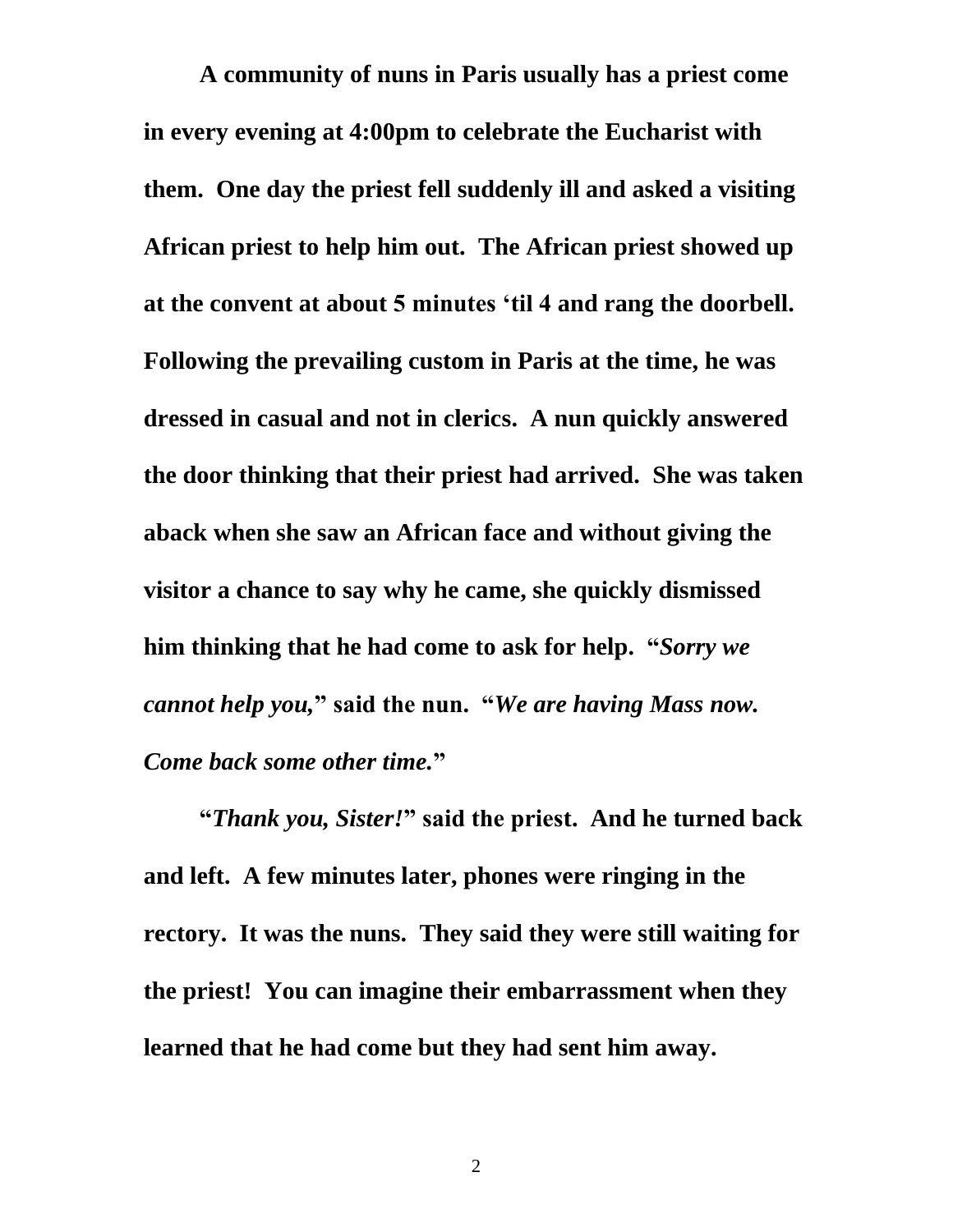**Why did these holy nuns miss the celebration of the Eucharist they were waiting for? No, it was not because they were bad people. It was simply because the priest that came to them did not look like the priest they were expecting to come. The reality before them differed from their expectations and they didn't recognize the moment of their visitation. I suggest, dear friends, that this is precisely the problem the Galileans in today's Gospel had with Jesus.**

**The opening and closing verses of today's Gospel reading speak of "***the bread that came down from heaven.***" This could as well be the theme of the Gospel. And it holds the key to the understanding of what is going on in the story. You see, the people expected the Messiah to, literally, come down from heaven. They were waiting for spectacular events and supernatural manifestations in the sky when they would literally see the Anointed of God coming down in the clouds. So, when Jesus simply came forward and claimed that "***I am He,***" (John 8:24,28) they could not reconcile the reality before them with the expectations in their minds.**

3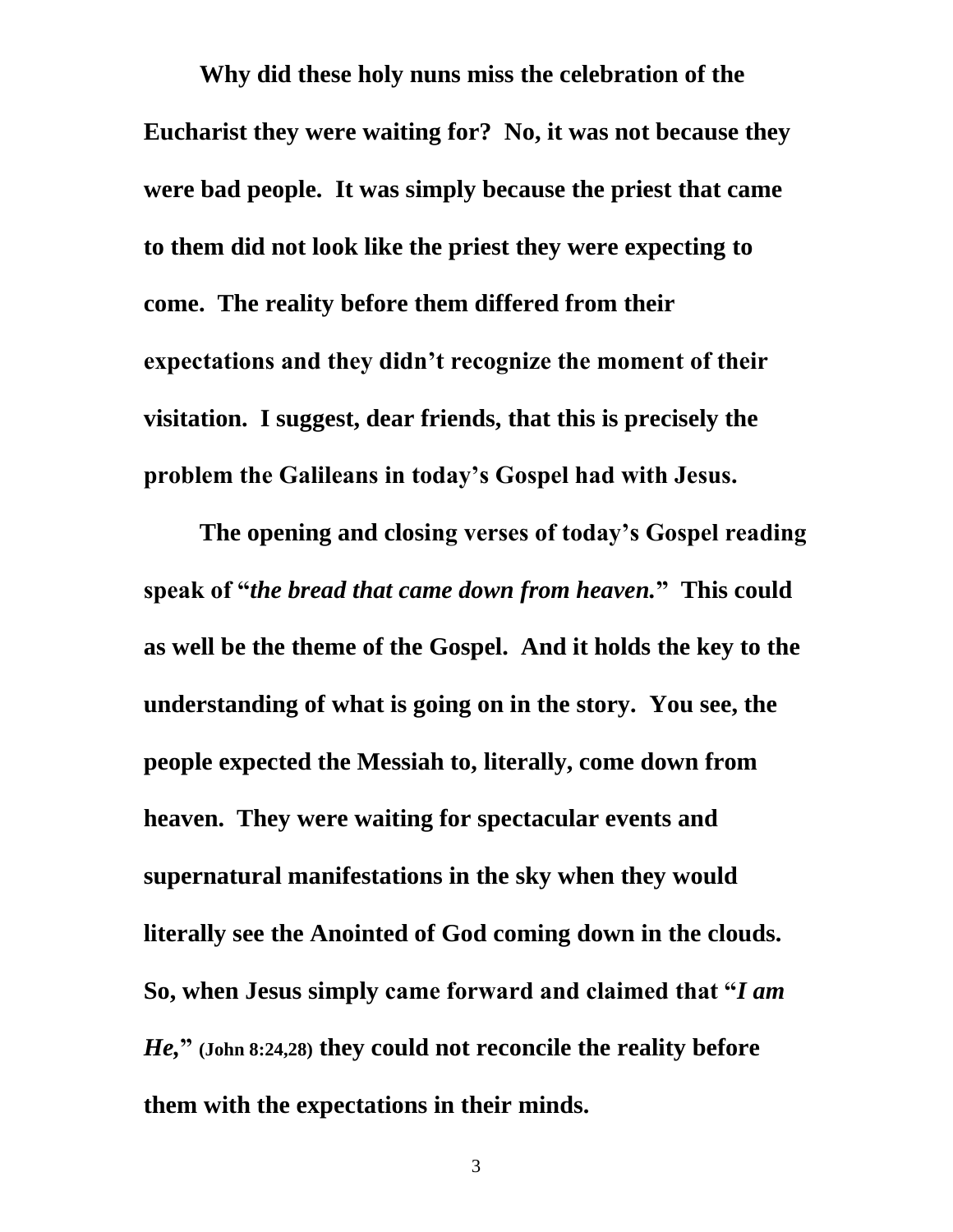**Jesus, they knew all too well, or at least so they thought. They knew when and where and how he came…from Mary and Joseph as we read: "***Then the Jews began to complain about him because he said, 'I am the bread that came down from heaven.' They were saying, 'Is not this Jesus, the son of Joseph, whose father and mother we know? How can he now say: I have come down from heaven?'***" (John 6:41-42). As the controversy deepens, they become even more explicit, later in Chapter 7, saying: "***Yet we know where this man is from; but when the Messiah comes, no one will know where he is from.***"**

**We can see, therefore, that the problem the Jews of Jesus' time had with the idea of flesh becoming bread was basically an extension of the problem they had with the idea of the word becoming flesh. If we can relate to the mystery of God's love for us, which prompted the almighty and eternal God to become an ordinary, mortal Man like we are, then we are more likely to relate with the mystery of this Man becoming bread, again as an act of love for us. But if we insist**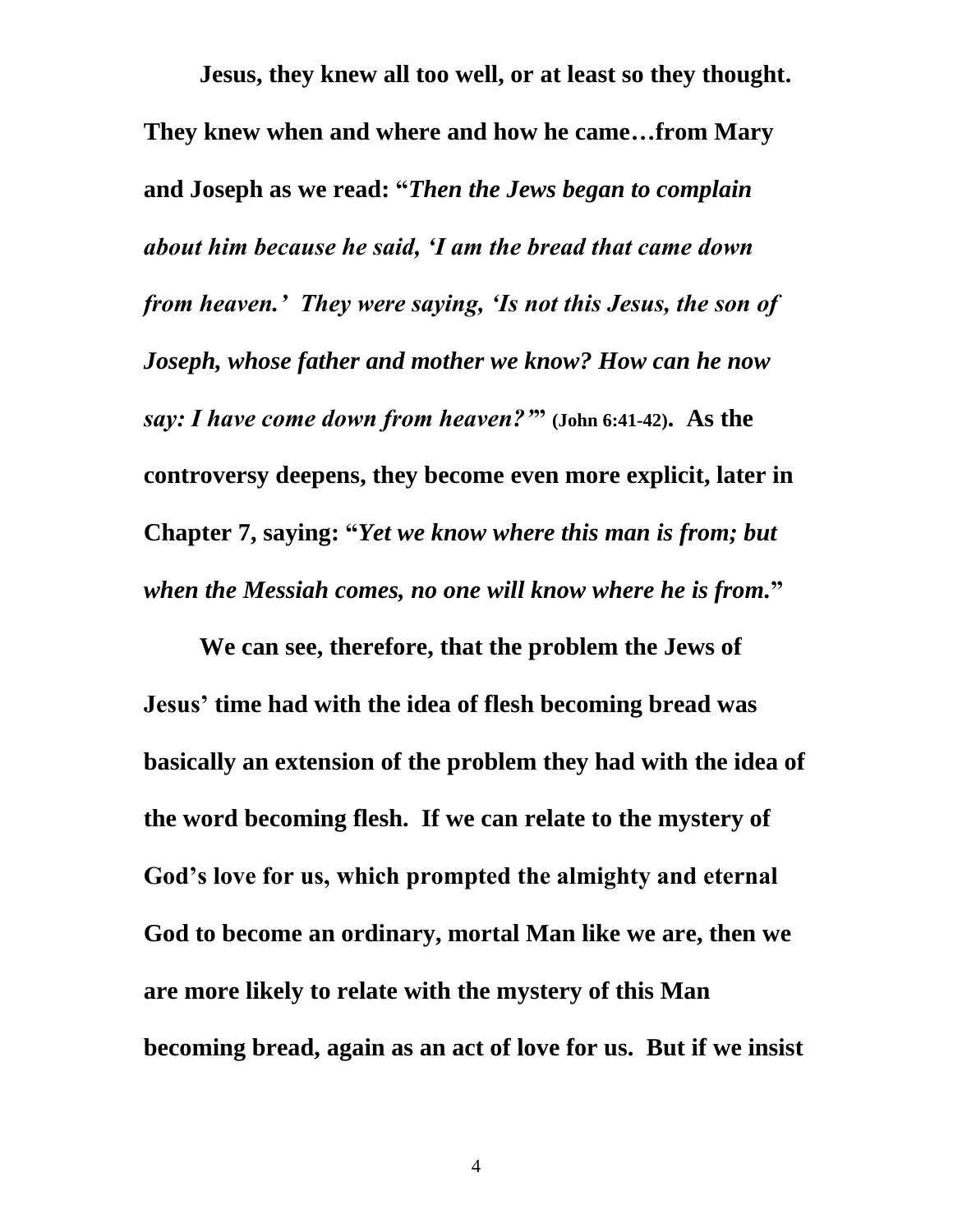**that God must meet our expectations and our reasoning before we can believe, then we're in for a big surprise.**

**How does God come down from heaven? How does God come into our lives? Today's Gospel shows us that God comes to us in the ordinary people we meet in our everyday lives. The question is not whether God comes to us or not, but whether we are able to recognize God at work in our lives. Today let us take a second look at those persons we only know too well—or at least we think we do—those people we often take for granted. These men, women and children may indeed be the messengers that God, in His providence, has sent to us to educate and prepare us for eternal life. Let us not fail to recognize God in those people we encounter…and let us act accordingly.**

**Last month I received in the mail, anonymously, a "Thank You" note for the impact my homily on "The Trouble Tree" had on a person's family. I was moved to tears, especially when I realized what I say from the pulpit can affect many people in many ways. But we are all homilists…every** 

5